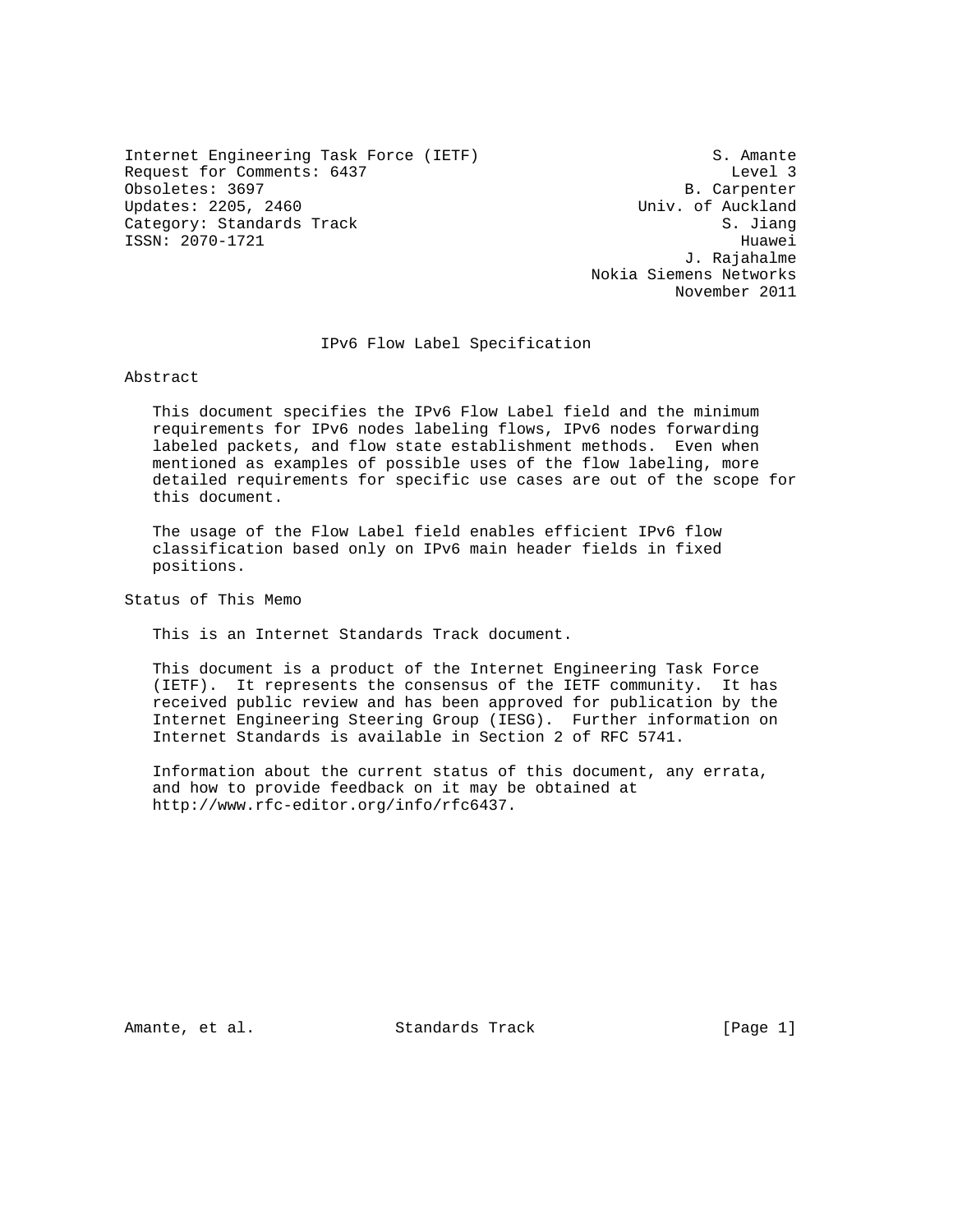#### Copyright Notice

 Copyright (c) 2011 IETF Trust and the persons identified as the document authors. All rights reserved.

 This document is subject to BCP 78 and the IETF Trust's Legal Provisions Relating to IETF Documents

 (http://trustee.ietf.org/license-info) in effect on the date of publication of this document. Please review these documents carefully, as they describe your rights and restrictions with respect to this document. Code Components extracted from this document must include Simplified BSD License text as described in Section 4.e of the Trust Legal Provisions and are provided without warranty as described in the Simplified BSD License.

 This document may contain material from IETF Documents or IETF Contributions published or made publicly available before November 10, 2008. The person(s) controlling the copyright in some of this material may not have granted the IETF Trust the right to allow modifications of such material outside the IETF Standards Process. Without obtaining an adequate license from the person(s) controlling the copyright in such materials, this document may not be modified outside the IETF Standards Process, and derivative works of it may not be created outside the IETF Standards Process, except to format it for publication as an RFC or to translate it into languages other than English.

# Table of Contents

| 2.1            |      | IPv6 Flow Label Specification 4                        |  |  |  |  |  |  |
|----------------|------|--------------------------------------------------------|--|--|--|--|--|--|
| $\mathcal{E}$  |      | Flow Labeling Requirements in the Stateless Scenario 5 |  |  |  |  |  |  |
| 4 <sub>1</sub> |      | Flow State Establishment Requirements 7                |  |  |  |  |  |  |
| 5              |      | Essential Correction to RFC 2205 7                     |  |  |  |  |  |  |
|                |      |                                                        |  |  |  |  |  |  |
|                | 6.1. | Covert Channel Risk 8                                  |  |  |  |  |  |  |
|                |      | 6.2. Theft and Denial of Service  8                    |  |  |  |  |  |  |
|                |      | 6.3. IPsec and Tunneling Interactions 10               |  |  |  |  |  |  |
|                |      | 6.4. Security Filtering Interactions 11                |  |  |  |  |  |  |
|                |      | 7. Differences from RFC 3697 11                        |  |  |  |  |  |  |
|                |      |                                                        |  |  |  |  |  |  |
| 9              |      |                                                        |  |  |  |  |  |  |
|                |      | 9.1. Normative References 12                           |  |  |  |  |  |  |
|                |      | 9.2. Informative References 12                         |  |  |  |  |  |  |
|                |      | Appendix A. Example 20-Bit Hash Function 14            |  |  |  |  |  |  |

Amante, et al. Standards Track [Page 2]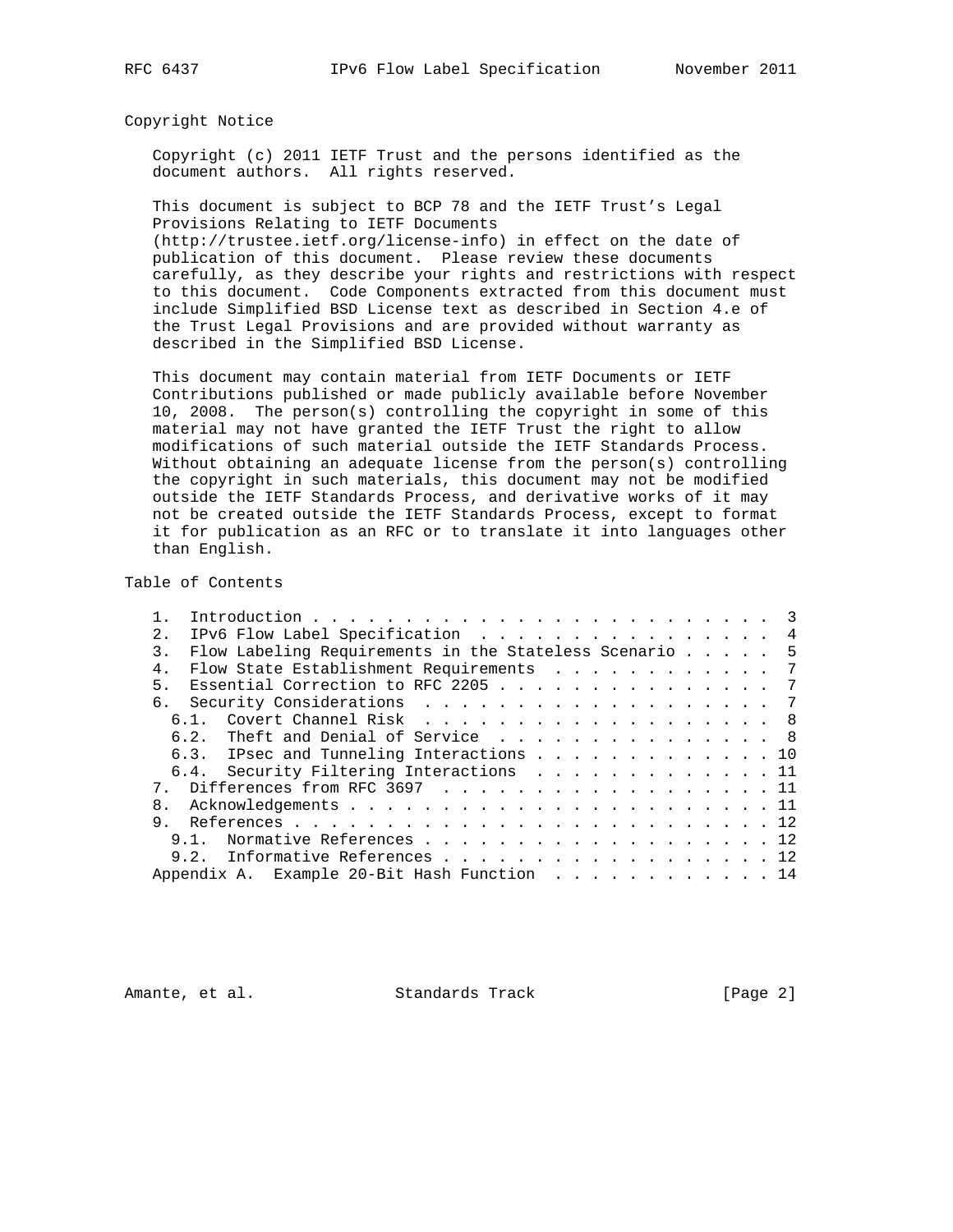# 1. Introduction

 From the viewpoint of the network layer, a flow is a sequence of packets sent from a particular source to a particular unicast, anycast, or multicast destination that a node desires to label as a flow. From an upper-layer viewpoint, a flow could consist of all packets in one direction of a specific transport connection or media stream. However, a flow is not necessarily 1:1 mapped to a transport connection.

 Traditionally, flow classifiers have been based on the 5-tuple of the source address, destination address, source port, destination port, and the transport protocol type. However, some of these fields may be unavailable due to either fragmentation or encryption, or locating them past a chain of IPv6 extension headers may be inefficient. Additionally, if classifiers depend only on IP-layer headers, later introduction of alternative transport-layer protocols will be easier.

 The usage of the 3-tuple of the Flow Label, Source Address, and Destination Address fields enables efficient IPv6 flow classification, where only IPv6 main header fields in fixed positions are used.

 The flow label could be used in both stateless and stateful scenarios. A stateless scenario is one where any node that processes the flow label in any way does not need to store any information about a flow before or after a packet has been processed. A stateful scenario is one where a node that processes the flow label value needs to store information about the flow, including the flow label value. A stateful scenario might also require a signaling mechanism to inform downstream nodes that the flow label is being used in a certain way and to establish flow state in the network. For example, RSVP [RFC2205] and General Internet Signaling Transport (GIST) [RFC5971] can signal flow label values.

 The flow label can be used most simply in stateless scenarios. This specification concentrates on the stateless model and how it can be used as a default mechanism. Details of stateful models, signaling, specific flow state establishment methods, and their related service models are out of scope for this specification. The basic requirement for stateful models is set forth in Section 4.

 The minimum level of IPv6 flow support consists of labeling the flows. A specific goal is to enable and encourage the use of the flow label for various forms of stateless load distribution, especially across Equal Cost Multi-Path (ECMP) and/or Link Aggregation Group (LAG) paths. ECMP and LAG are methods to bond together multiple physical links used to procure the required

Amante, et al. Standards Track [Page 3]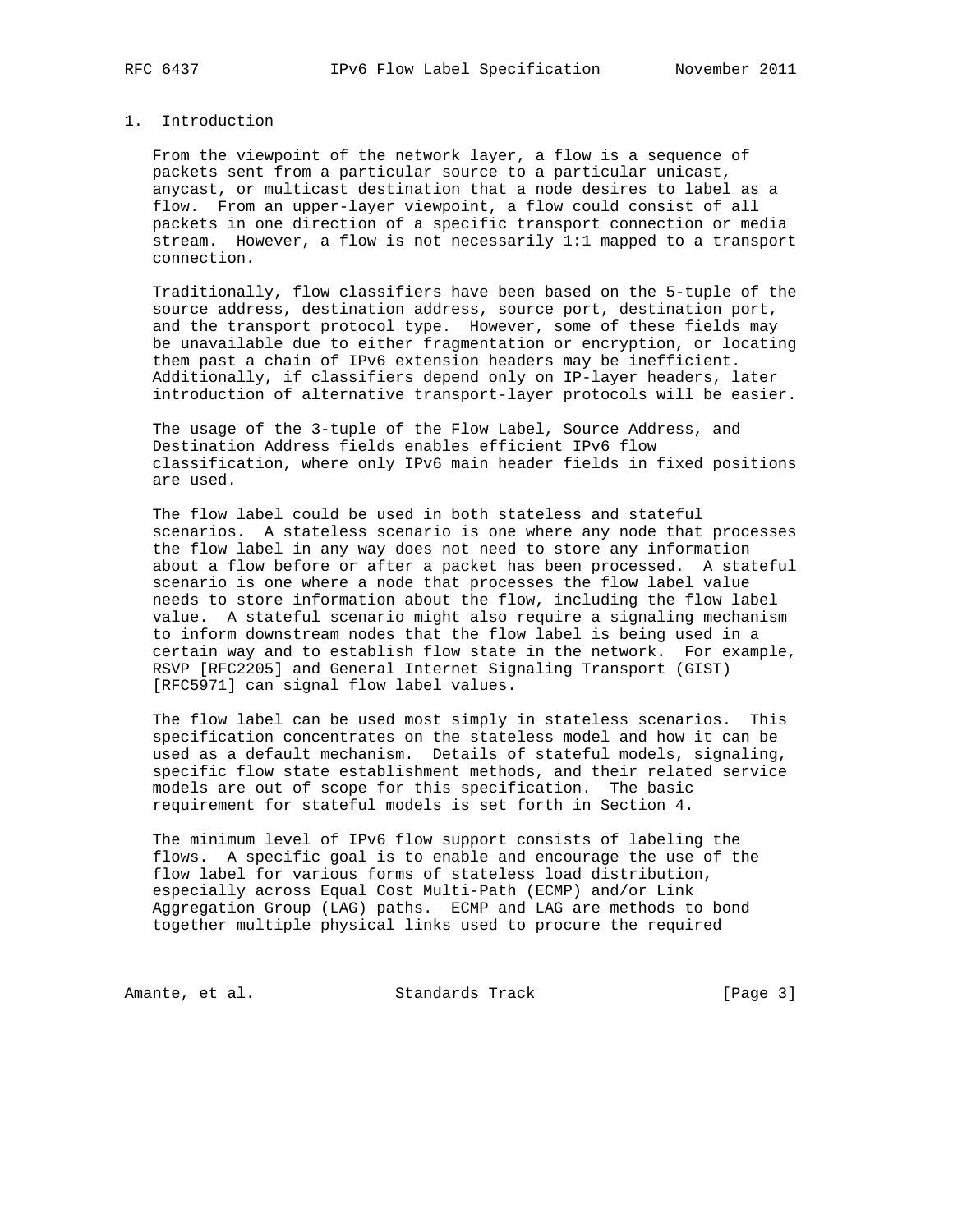capacity necessary to carry an offered load greater than the bandwidth of an individual physical link. Further details are in a separate document [RFC6438]. IPv6 source nodes SHOULD be able to label known flows (e.g., TCP connections and application streams), even if the node itself does not require any flow-specific treatment. Node requirements for stateless flow labeling are given in Section 3.

 This document replaces [RFC3697] and Section 6 and Appendix A of [RFC2460]. A rationale for the changes made is documented in [RFC6436]. The present document also includes a correction to [RFC2205] concerning the flow label.

 The key words "MUST", "MUST NOT", "REQUIRED", "SHALL", "SHALL NOT", "SHOULD", "SHOULD NOT", "RECOMMENDED", "NOT RECOMMENDED", "MAY", and "OPTIONAL" in this document are to be interpreted as described in [RFC2119].

2. IPv6 Flow Label Specification

 The 20-bit Flow Label field in the IPv6 header [RFC2460] is used by a node to label packets of a flow. A Flow Label of zero is used to indicate packets that have not been labeled. Packet classifiers can use the triplet of Flow Label, Source Address, and Destination Address fields to identify the flow to which a particular packet belongs. Packets are processed in a flow-specific manner by nodes that are able to do so in a stateless manner or that have been set up with flow-specific state. The nature of the specific treatment and the methods for flow state establishment are out of scope for this specification.

 Flow label values should be chosen such that their bits exhibit a high degree of variability, making them suitable for use as part of the input to a hash function used in a load distribution scheme. At the same time, third parties should be unlikely to be able to guess the next value that a source of flow labels will choose.

 In statistics, a discrete uniform distribution is defined as a probability distribution in which each value in a given range of equally spaced values (such as a sequence of integers) is equally likely to be chosen as the next value. The values in such a distribution exhibit both variability and unguessability. Thus, as specified in Section 3, an approximation to a discrete uniform distribution is preferable as the source of flow label values. Intentionally, there are no precise mathematical requirements placed on the distribution or the method used to achieve such a distribution.

Amante, et al. Standards Track [Page 4]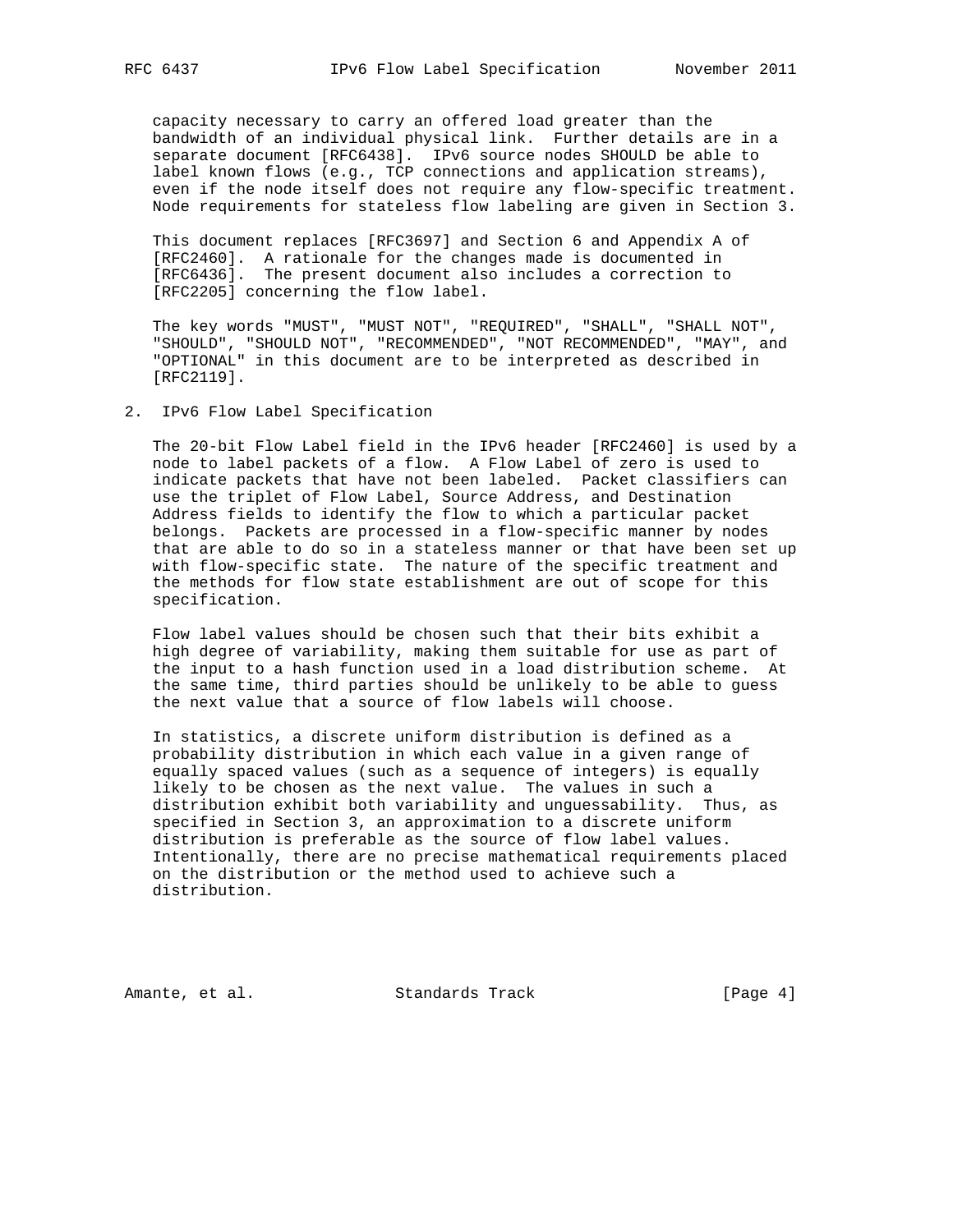Once set to a non-zero value, the Flow Label is expected to be delivered unchanged to the destination node(s). A forwarding node MUST either leave a non-zero flow label value unchanged or change it only for compelling operational security reasons as described in Section 6.1.

 There is no way to verify whether a flow label has been modified en route or whether it belongs to a uniform distribution. Therefore, no Internet-wide mechanism can depend mathematically on unmodified and uniformly distributed flow labels; they have a "best effort" quality. Implementers should be aware that the flow label is an unprotected field that could have been accidentally or intentionally changed en route (see Section 6). This leads to the following formal rule:

 o Forwarding nodes such as routers and load distributors MUST NOT depend only on Flow Label values being uniformly distributed. In any usage such as a hash key for load distribution, the Flow Label bits MUST be combined at least with bits from other sources within the packet, so as to produce a constant hash value for each flow and a suitable distribution of hash values across flows. Typically, the other fields used will be some or all components of the usual 5-tuple. In this way, load distribution will still occur even if the Flow Label values are poorly distributed.

 Although uniformly distributed flow label values are recommended below, and will always be helpful for load distribution, it is unsafe to assume their presence in the general case, and the use case needs to work even if the flow label value is zero.

 As a general practice, packet flows should not be reordered, and the use of the Flow Label field does not affect this. In particular, a Flow label value of zero does not imply that reordering is acceptable.

3. Flow Labeling Requirements in the Stateless Scenario

 This section defines the minimum requirements for methods of setting the flow label value within the stateless scenario of flow label usage.

 To enable Flow-Label-based classification, source nodes SHOULD assign each unrelated transport connection and application data stream to a new flow. A typical definition of a flow for this purpose is any set of packets carrying the same 5-tuple {dest addr, source addr, protocol, dest port, source port}. It should be noted that a source node always has convenient and efficient access to this 5-tuple, which is not always the case for nodes that subsequently forward the packet.

Amante, et al. Standards Track [Page 5]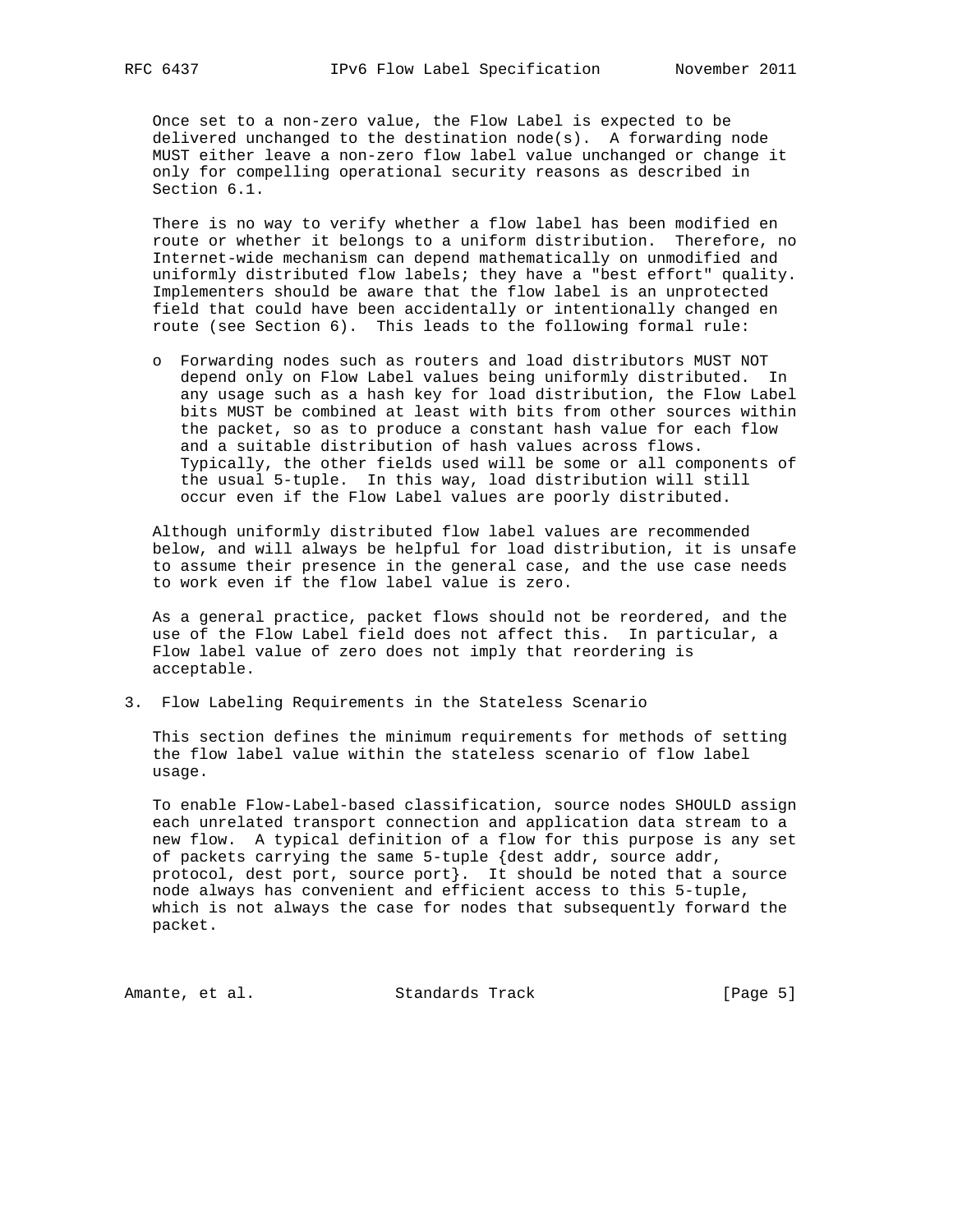It is desirable that flow label values should be uniformly distributed to assist load distribution. It is therefore RECOMMENDED that source hosts support the flow label by setting the flow label field for all packets of a given flow to the same value chosen from an approximation to a discrete uniform distribution. Both stateful and stateless methods of assigning a value could be used, but it is outside the scope of this specification to mandate an algorithm. The algorithm SHOULD ensure that the resulting flow label values are unique with high probability. However, if two simultaneous flows are assigned the same flow label value by chance and have the same source and destination addresses, it simply means that they will receive the same flow label treatment throughout the network. As long as this is a low-probability event, it will not significantly affect load distribution.

 A possible stateless algorithm is to use a suitable 20-bit hash of values from the IP packet's 5-tuple. A simple example hash function is described in Appendix A.

 An alternative approach is to use a pseudo-random number generator to assign a flow label value for a given transport session; such a method will require minimal local state to be kept at the source node by recording the flow label associated with each transport socket.

 Viewed externally, either of these approaches will produce values that appear to be uniformly distributed and pseudo-random.

 An implementation in which flow labels are assigned sequentially is NOT RECOMMENDED, as it would then be simple for on-path observers to guess the next value.

 A source node that does not otherwise set the flow label MUST set its value to zero.

 A node that forwards a flow whose flow label value in arriving packets is zero MAY change the flow label value. In that case, it is RECOMMENDED that the forwarding node sets the flow label field for a flow to a uniformly distributed value as just described for source nodes.

 o The same considerations apply as to source hosts setting the flow label; in particular, the preferred case is that a flow is defined by the 5-tuple. However, there are cases in which the complete 5-tuple for all packets is not readily available to a forwarding node, in particular for fragmented packets. In such cases, a flow can be defined by fewer IPv6 header fields, typically using only the 2-tuple {dest addr, source addr}. There are alternative approaches that implementers could choose, such as:

Amante, et al. Standards Track [Page 6]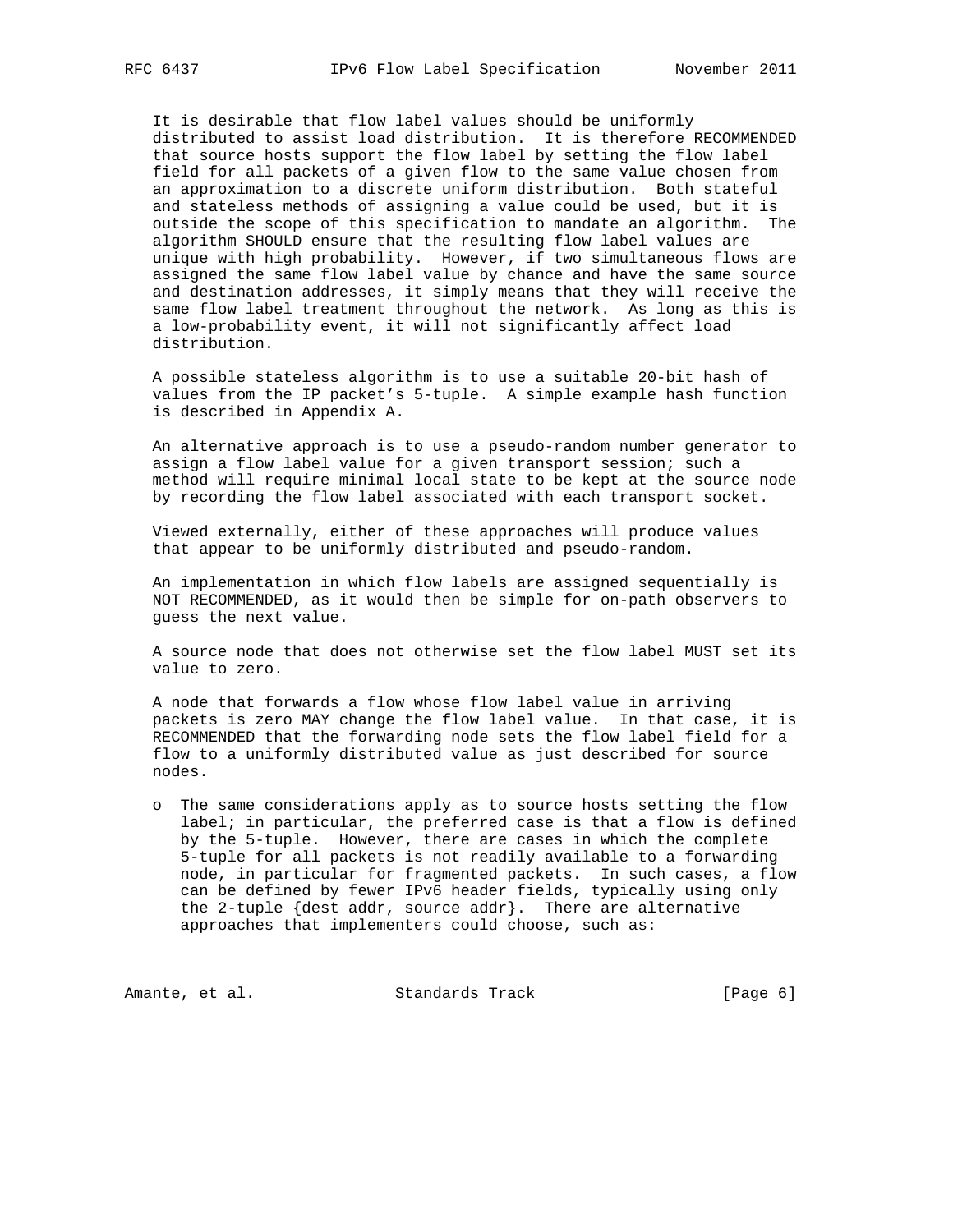- \* A forwarding node might use the 5-tuple to define a flow whenever possible but use the 2-tuple when the complete 5-tuple is not available. In this case, unfragmented and fragmented packets belonging to the same transport session would receive different flow label values, altering the effect of subsequent load distribution based on the flow label.
- \* A forwarding node might use the 2-tuple to define a flow in all cases. In this case, subsequent load distribution would be based only on IP addresses.
- o The option to set the flow label in a forwarding node, if implemented, would presumably be of value in first-hop or ingress routers. It might place a considerable per-packet processing load on them, even if they adopted a stateless method of flow identification and label assignment. However, it will not interfere with host-to-router load sharing [RFC4311]. It needs to be under the control of network managers, to avoid unwanted processing load and any other undesirable effects. For this reason, it MUST be a configurable option, disabled by default.

 The preceding rules taken together allow a given network to include routers that set flow labels on behalf of hosts that do not do so. The complications described explain why the principal recommendation is that the source hosts should set the label.

4. Flow State Establishment Requirements

 A node that sets the flow label MAY also take part in a flow state establishment method that results in assigning specific treatments to specific flows, possibly including signaling. Any such method MUST NOT disturb nodes taking part in the stateless scenario just described. Thus, any node that sets flow label values according to a stateful scheme MUST choose labels that conform to Section 3 of this specification. Further details are not discussed in this document.

5. Essential Correction to RFC 2205

 [RFC2460] reduced the size of the flow label field from 24 to 20 bits. The references to a 24-bit flow label field in Section A.9 of [RFC2205] are updated accordingly.

6. Security Considerations

 This section considers security issues raised by the use of the Flow Label, including the potential for denial-of-service attacks and the related potential for theft of service by unauthorized traffic (Section 6.2). Section 6.3 addresses the use of the Flow Label in

Amante, et al. Standards Track [Page 7]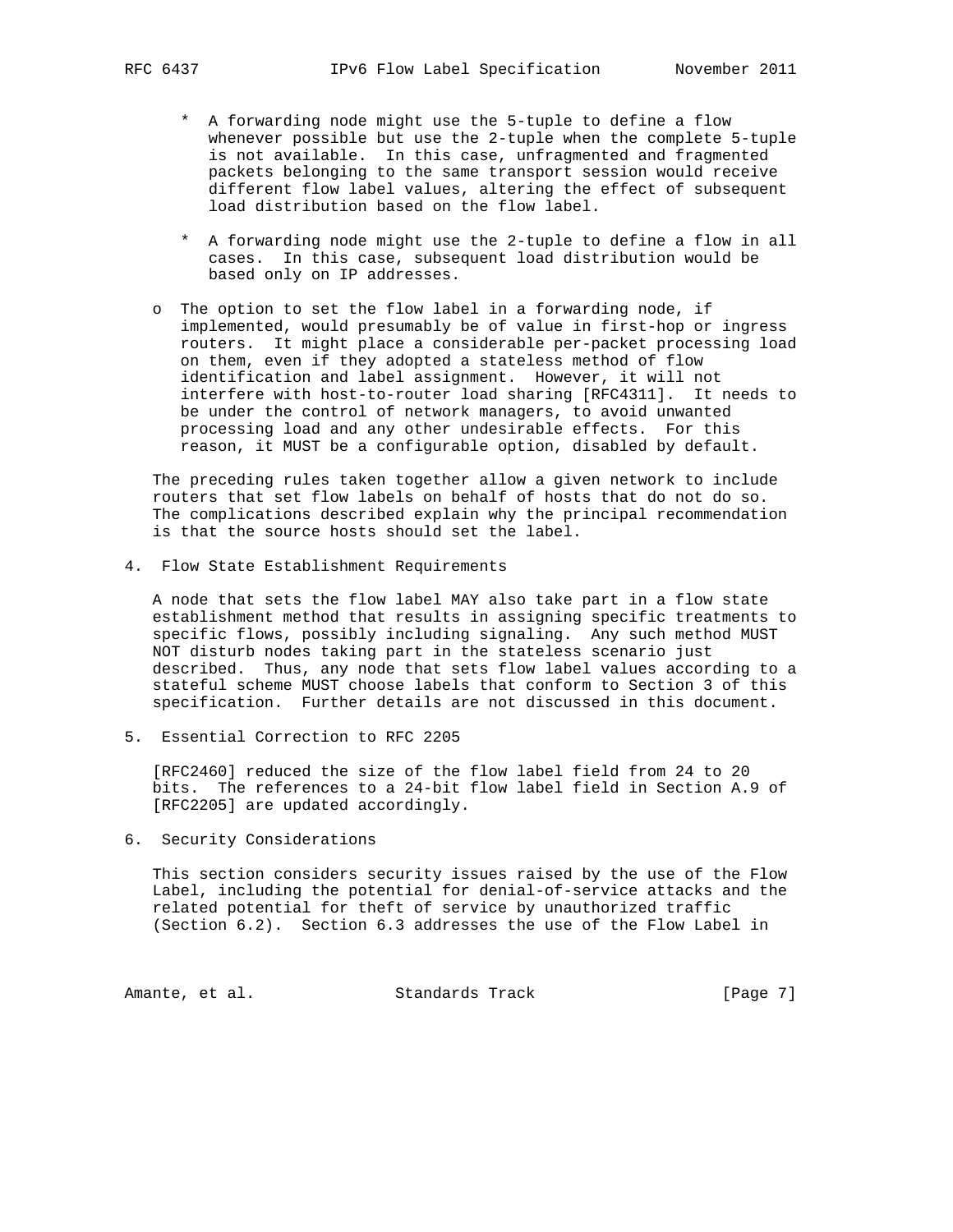the presence of IPsec, including its interaction with IPsec tunnel mode and other tunneling protocols. We also note that inspection of unencrypted Flow Labels may allow some forms of traffic analysis by revealing some structure of the underlying communications. Even if the flow label was encrypted, its presence as a constant value in a fixed position might assist traffic analysis and cryptoanalysis.

 The flow label is not protected in any way, even if IPsec authentication [RFC4302] is in use, so it can be forged by an on-path attacker. Implementers are advised that any en-route change to the flow label value is undetectable. On the other hand, a uniformly distributed pseudo-random flow label cannot be readily guessed by an attacker; see [LABEL-SEC] for further discussion. If a hash algorithm is used, as suggested in Section 3, it SHOULD include a step that makes the flow label value significantly difficult to predict [RFC4086], even with knowledge of the algorithm being used.

# 6.1. Covert Channel Risk

 The flow label could be used as a covert data channel, since apparently pseudo-random flow label values could, in fact, consist of covert data [NSA]. This could, for example, be achieved using a series of otherwise innocuous UDP packets whose flow label values constitute a covert message, or by co-opting a TCP session to carry a covert message in the flow labels of successive packets. Both of these could be recognized as suspicious -- the first because isolated UDP packets would not normally be expected to have non-zero flow labels, and the second because the flow label values in a given TCP session should all be equal. However, other methods, such as co opting the flow labels of occasional packets, might be rather hard to detect.

 In situations where the covert channel risk is considered significant, the only certain defense is for a firewall to rewrite non-zero flow labels. This would be an exceptional violation of the rule that the flow label, once set to a non-zero value, must not be changed. To preserve load distribution capability, such a firewall SHOULD rewrite labels by following the method described for a forwarding node (see Section 3), as if the incoming label value were zero, and MUST NOT set non-zero flow labels to zero. This behavior is nevertheless undesirable, since (as discussed in Section 3) only source nodes have straightforward access to the complete 5-tuple.

## 6.2. Theft and Denial of Service

 Since the mapping of network traffic to flow-specific treatment is triggered by the IP addresses and Flow Label value of the IPv6 header, an adversary may be able to obtain a class of service that

Amante, et al. Standards Track [Page 8]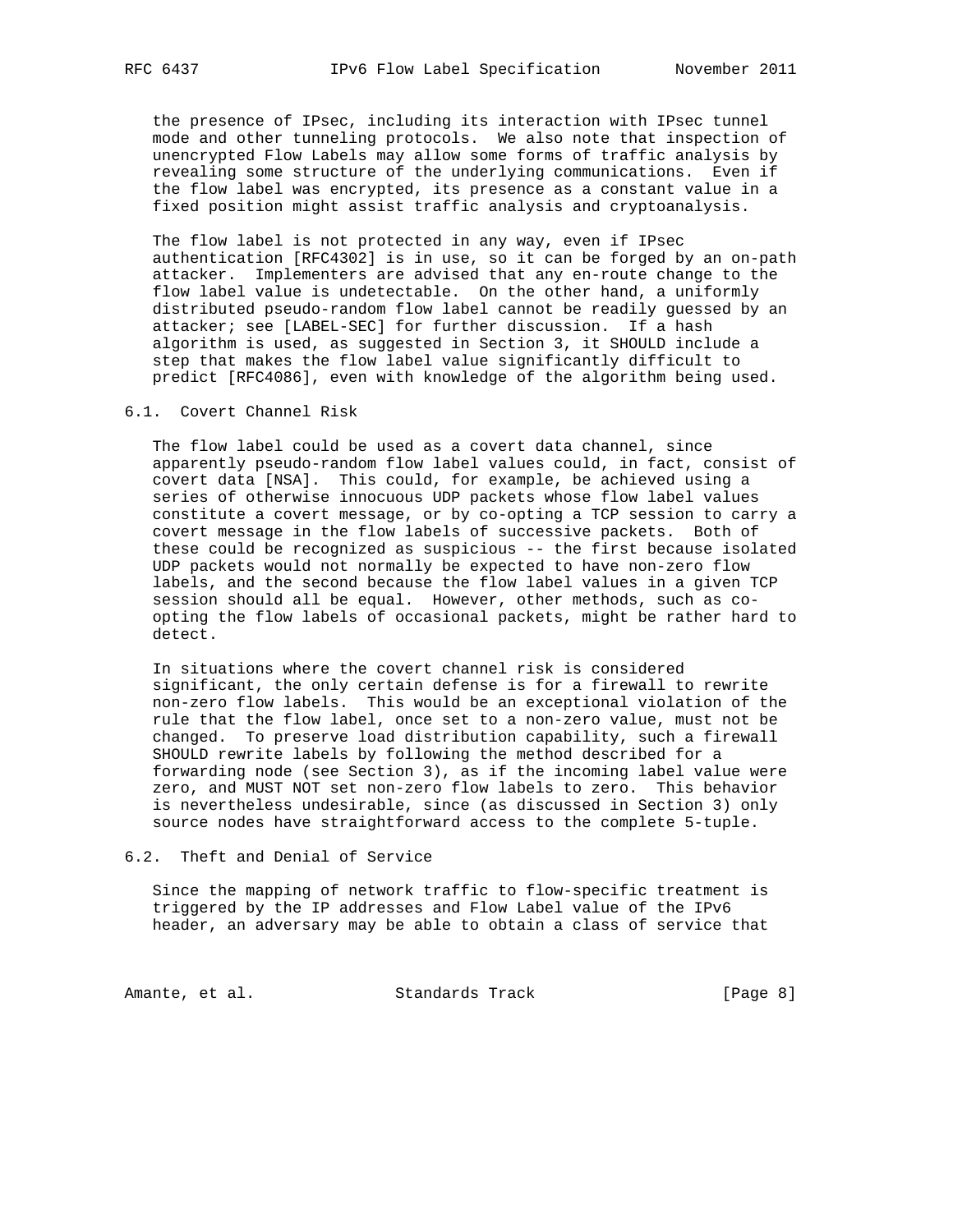the network did not intend to provide by modifying the IPv6 header or by injecting packets with false addresses and/or labels. A concrete analysis of this threat is only possible for specific stateful methods of signaling and using the flow label, which are out of scope for this document. Clearly, a full analysis will be required when any such method is specified, but in general, networks SHOULD NOT make resource allocation decisions based on flow labels without some external means of assurance.

 A denial-of-service attack [RFC4732] becomes possible in the stateless model when the modified or injected traffic depletes the resources available to forward it and other traffic streams. If a denial-of-service attack were undertaken against a given Flow Label (or set of Flow Labels), then traffic containing an affected Flow Label might well experience worse-than-best-effort network performance.

 Note that since the treatment of IP headers by nodes is typically unverified, there is no guarantee that flow labels sent by a node are set according to the recommendations in this document. A man-in-the middle or injected-traffic denial-of-service attack specifically directed at flow label handling would involve setting unusual flow labels. For example, an attacker could set all flow labels reaching a given router to the same arbitrary non-zero value or could perform rapid cycling of flow label values such that the packets of a given flow will each have a different value. Either of these attacks would cause a stateless load distribution algorithm to perform badly and would cause a stateful classifier to behave incorrectly. For this reason, stateless classifiers should not use the flow label alone to control load distribution, and stateful classifiers should include explicit methods to detect and ignore suspect flow label values.

 Since flows are identified by the 3-tuple of the Flow Label and the Source and Destination Address, the risk of denial of service introduced by the Flow Label is closely related to the risk of denial of service by address spoofing. An adversary who is in a position to forge an address is also likely to be able to forge a label, and vice versa.

 There are two issues with different properties: spoofing of the Flow Label only and spoofing of the whole 3-tuple, including Source and Destination Address.

 The former can be done inside a node that is using or transmitting the correct source address. The ability to spoof a Flow Label typically implies being in a position to also forge an address, but

Amante, et al. Standards Track [Page 9]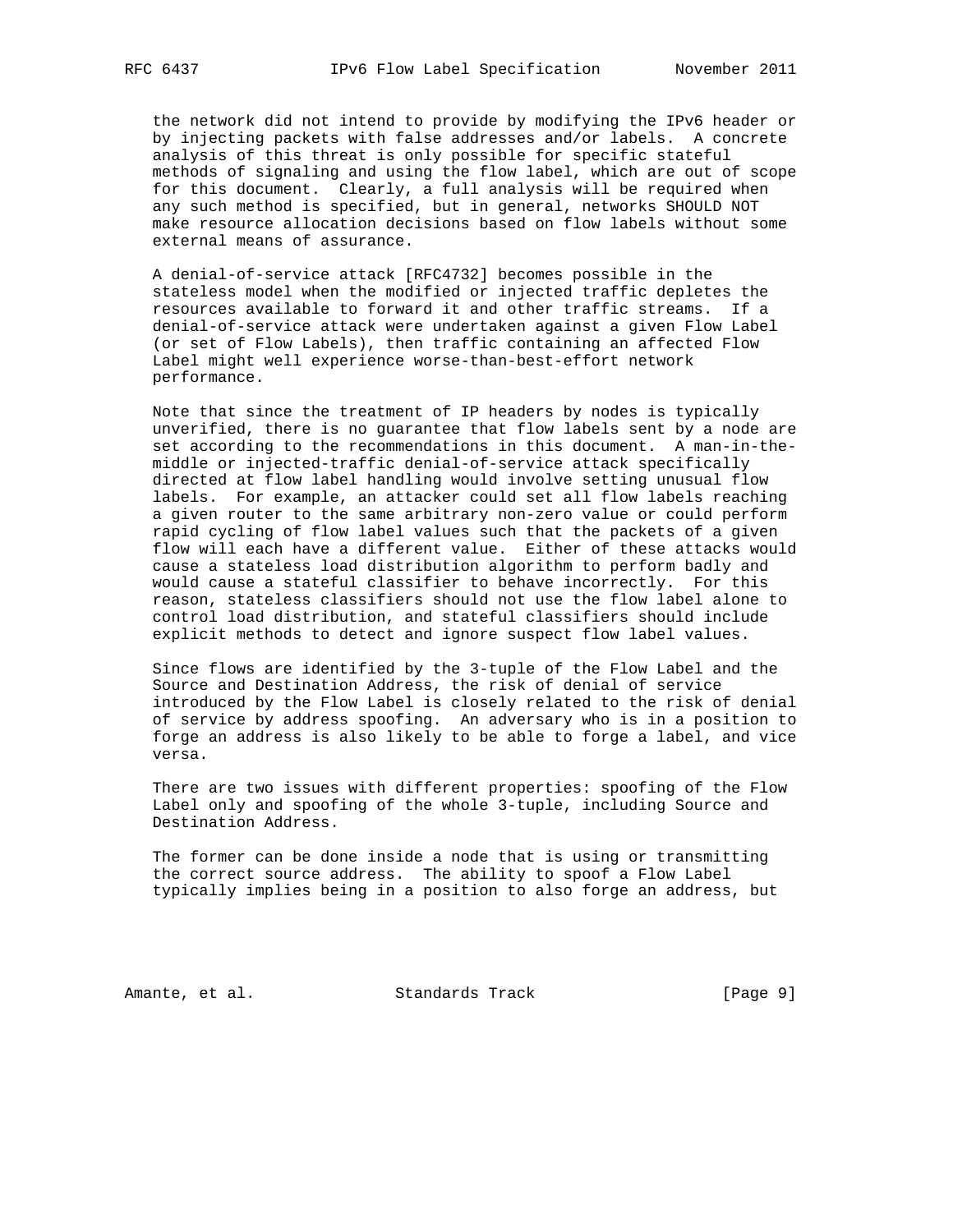in many cases, spoofing an address may not be interesting to the spoofer, especially if the spoofer's goal is theft of service rather than denial of service.

 The latter can be done by a host that is not subject to ingress filtering [RFC2827] or by an intermediate router. Due to its properties, this is typically useful only for denial of service. In the absence of ingress filtering, almost any third party could instigate such an attack.

 In the presence of ingress filtering, forging a non-zero Flow Label on packets that originated with a zero label, or modifying or clearing a label, could only occur if an intermediate system such as a router was compromised, or through some other form of man-in-the middle attack.

6.3. IPsec and Tunneling Interactions

 The IPsec protocol, as defined in [RFC4301], [RFC4302], and [RFC4303], does not include the IPv6 header's Flow Label in any of its cryptographic calculations (in the case of tunnel mode, it is the outer IPv6 header's Flow Label that is not included). Hence, modification of the Flow Label by a network node has no effect on IPsec end-to-end security, because it cannot cause any IPsec integrity check to fail. As a consequence, IPsec does not provide any defense against an adversary's modification of the Flow Label (i.e., a man-in-the-middle attack).

 IPsec tunnel mode provides security for the encapsulated IP header's Flow Label. A tunnel mode IPsec packet contains two IP headers: an outer header supplied by the tunnel ingress node and an encapsulated inner header supplied by the original source of the packet. When an IPsec tunnel is passing through nodes performing flow classification, the intermediate network nodes operate on the Flow Label in the outer header. At the tunnel egress node, IPsec processing includes removing the outer header and forwarding the packet (if required) using the inner header. The IPsec protocol requires that the inner header's Flow Label not be changed by this decapsulation processing to ensure that modifications to the label cannot be used to launch theft- or denial-of-service attacks across an IPsec tunnel endpoint. This document makes no change to that requirement; indeed, it forbids changes to the Flow Label.

 When IPsec tunnel egress decapsulation processing includes a sufficiently strong cryptographic integrity check of the encapsulated packet (where sufficiency is determined by local security policy), the tunnel egress node can safely assume that the Flow Label in the inner header has the same value it had at the tunnel ingress node.

Amante, et al. Standards Track [Page 10]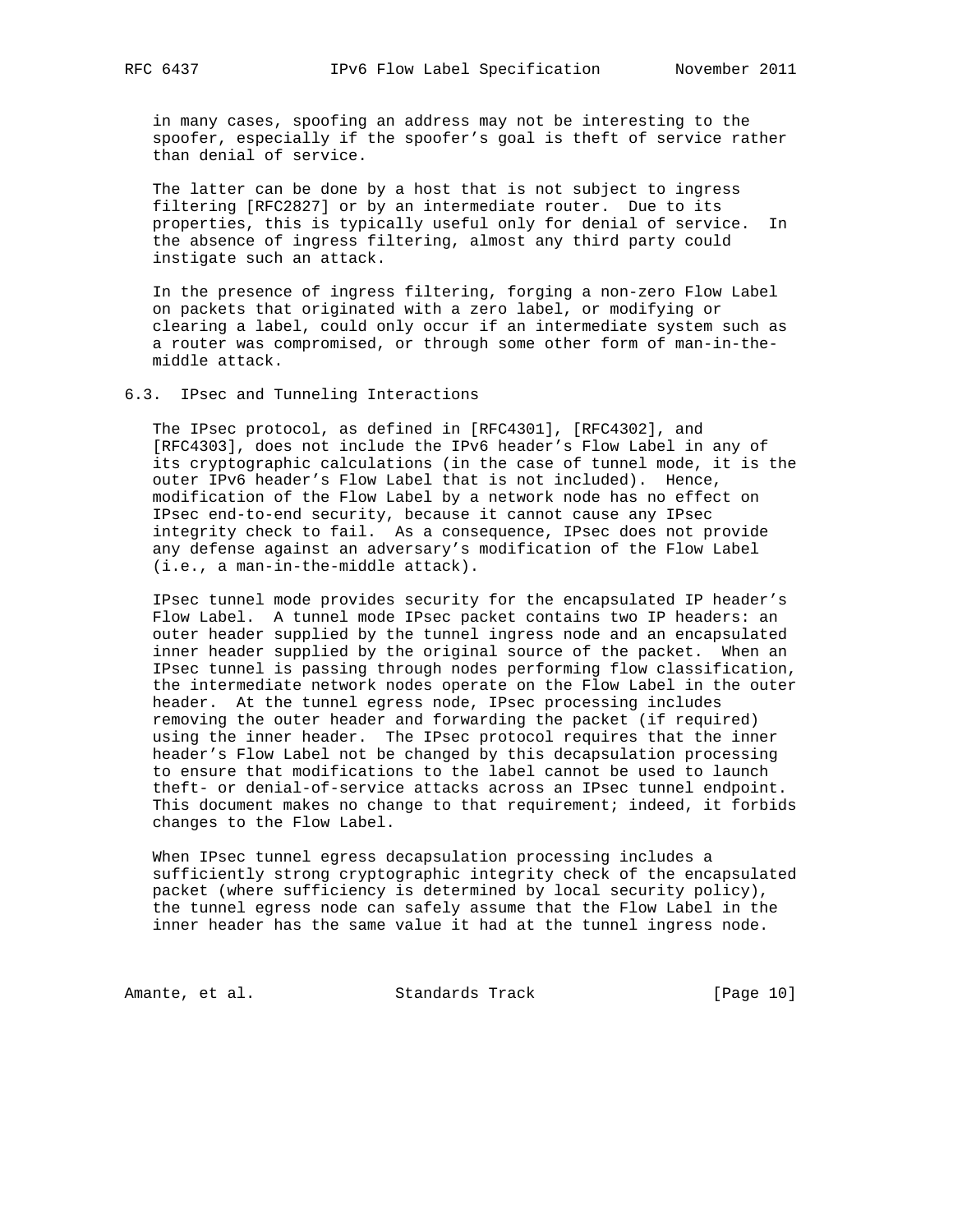This analysis and its implications apply to any tunneling protocol that performs integrity checks. Of course, any Flow Label set in an encapsulating IPv6 header is subject to the risks described in the previous section.

6.4. Security Filtering Interactions

 The Flow Label does nothing to eliminate the need for packet filtering based on headers past the IP header if such filtering is deemed necessary for security reasons on nodes such as firewalls or filtering routers.

7. Differences from RFC 3697

 The main differences between this specification and its predecessor [RFC3697] are as follows:

- o This specification encourages non-zero flow label values to be used and clearly defines how to set a non-zero value.
- o This specification encourages a stateless model with uniformly distributed flow label values.
- o This specification does not specify any details of a stateful model.
- o This specification retains the rule that the flow label must not be changed en route but allows routers to set the label on behalf of hosts that do not do so.
- o This specification discusses the covert channel risk and its consequences for firewalls.

For further details, see [RFC6436].

8. Acknowledgements

 Valuable comments and contributions were made by Jari Arkko, Ran Atkinson, Fred Baker, Richard Barnes, Steve Blake, Tassos Chatzithomaoglou, Remi Despres, Alan Ford, Fernando Gont, Brian Haberman, Tony Hain, Joel Halpern, Qinwen Hu, Chris Morrow, Thomas Narten, Mark Smith, Pascal Thubert, Iljitsch van Beijnum, and other participants in the 6man working group.

 Cristian Calude suggested the von Neumann algorithm in Appendix A. David Malone and Donald Eastlake gave additional input about hash algorithms.

Amante, et al. Standards Track [Page 11]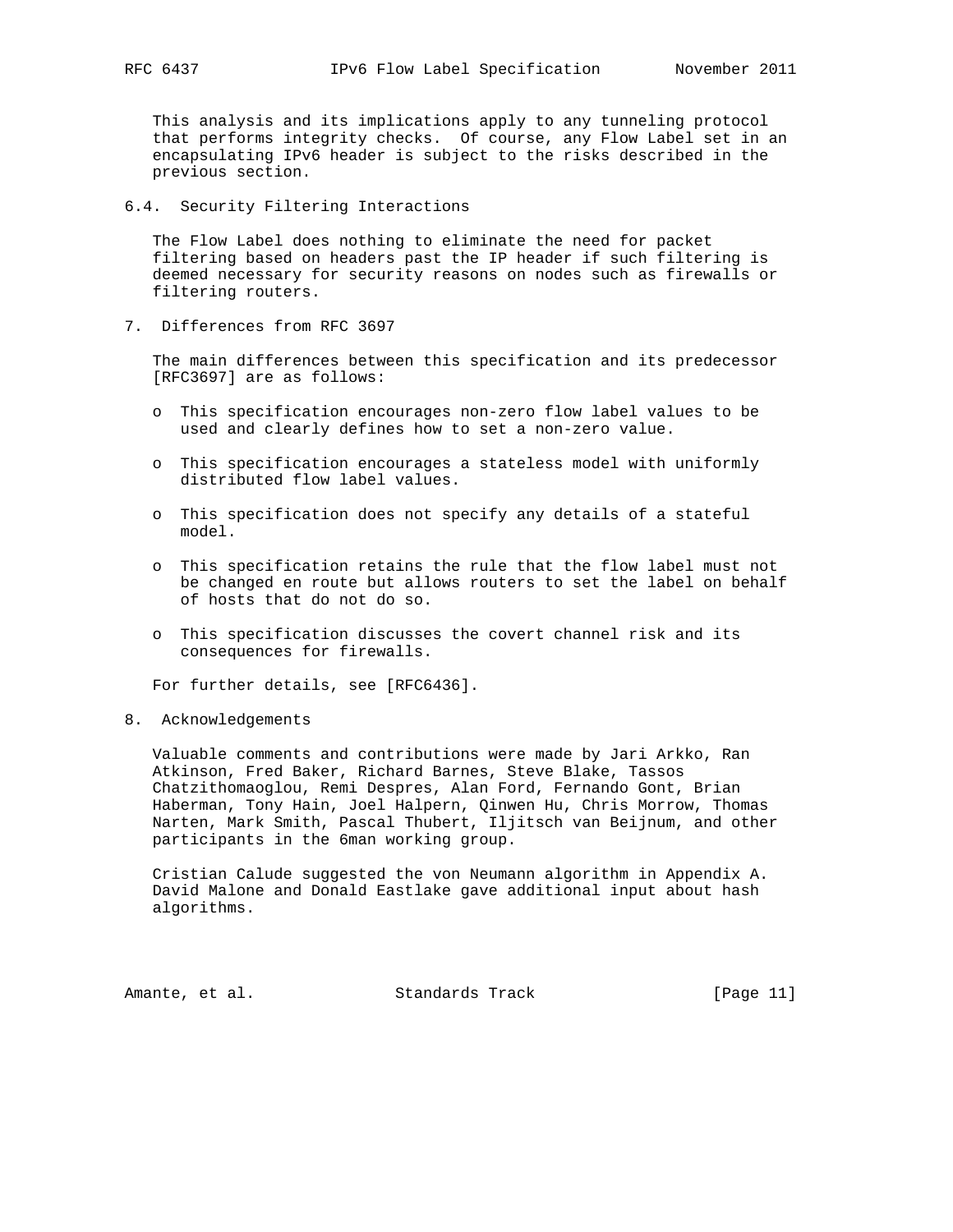Steve Deering and Alex Conta were co-authors of RFC 3697, on which this document is based.

 Contributors to the original development of RFC 3697 included Ran Atkinson, Steve Blake, Jim Bound, Francis Dupont, Robert Elz, Tony Hain, Robert Hancock, Bob Hinden, Christian Huitema, Frank Kastenholz, Thomas Narten, Charles Perkins, Pekka Savola, Hesham Soliman, Michael Thomas, Margaret Wasserman, and Alex Zinin.

- 9. References
- 9.1. Normative References
	- [RFC2119] Bradner, S., "Key words for use in RFCs to Indicate Requirement Levels", BCP 14, RFC 2119, March 1997.
	- [RFC2205] Braden, B., Zhang, L., Berson, S., Herzog, S., and S. Jamin, "Resource ReSerVation Protocol (RSVP) -- Version 1 Functional Specification", RFC 2205, September 1997.
	- [RFC2460] Deering, S. and R. Hinden, "Internet Protocol, Version 6 (IPv6) Specification", RFC 2460, December 1998.
	- [RFC4086] Eastlake, D., Schiller, J., and S. Crocker, "Randomness Requirements for Security", BCP 106, RFC 4086, June 2005.

### 9.2. Informative References

- [LABEL-SEC] Gont, F., "Security Assessment of the IPv6 Flow Label", Work in Progress, November 2010.
- [NSA] Potyraj, C., "Firewall Design Considerations for IPv6", National Security Agency I733-041R-2007, 2007, <http://www.nsa.gov/ia/\_files/ipv6/I733-041R-2007.pdf>.
- [RFC2827] Ferguson, P. and D. Senie, "Network Ingress Filtering: Defeating Denial of Service Attacks which employ IP Source Address Spoofing", BCP 38, RFC 2827, May 2000.
- [RFC3697] Rajahalme, J., Conta, A., Carpenter, B., and S. Deering, "IPv6 Flow Label Specification", RFC 3697, March 2004.
- [RFC4301] Kent, S. and K. Seo, "Security Architecture for the Internet Protocol", RFC 4301, December 2005.
- [RFC4302] Kent, S., "IP Authentication Header", RFC 4302, December 2005.

| Amante, et al. | Standards Track | [Page $12$ ] |
|----------------|-----------------|--------------|
|----------------|-----------------|--------------|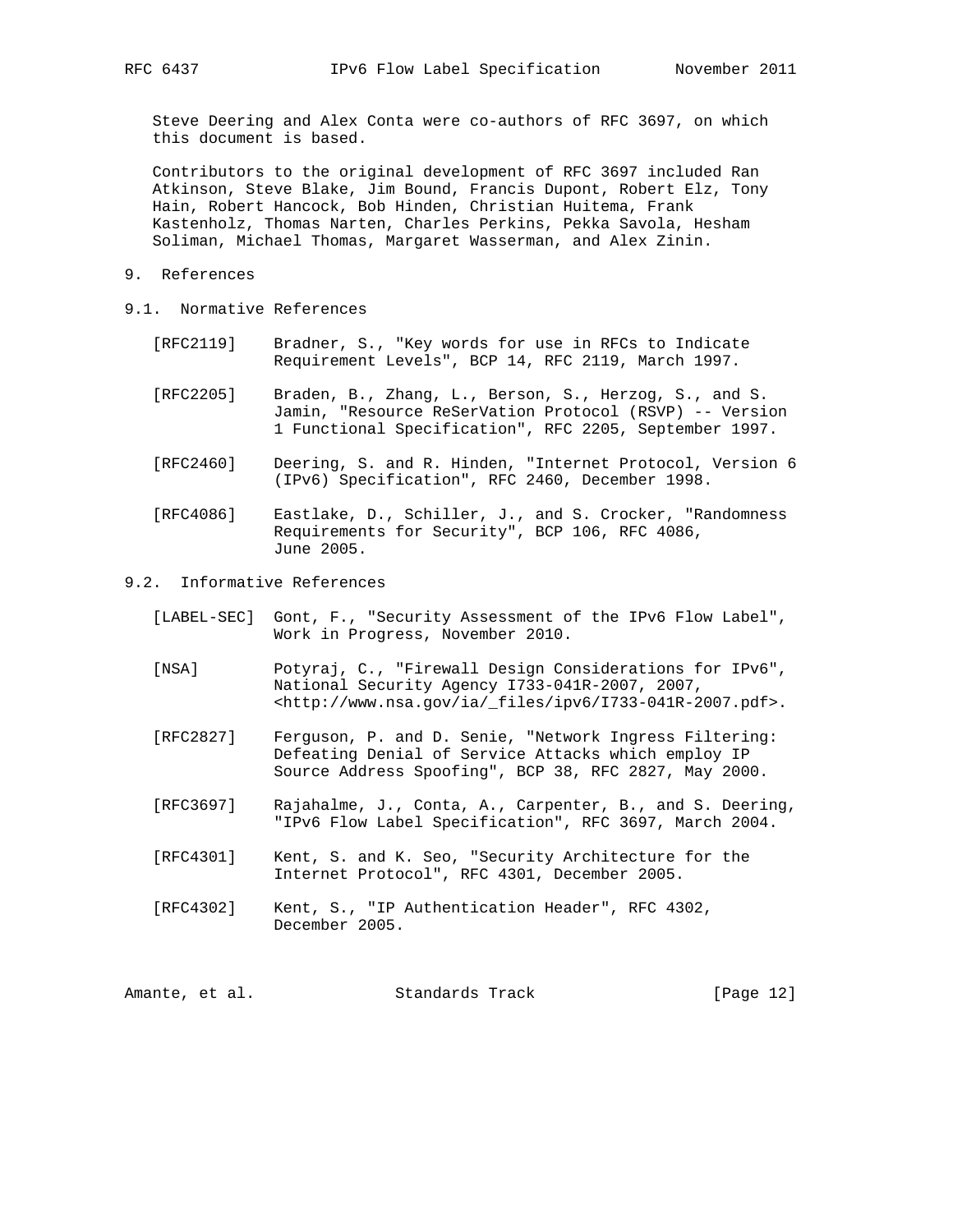- [RFC4303] Kent, S., "IP Encapsulating Security Payload (ESP)", RFC 4303, December 2005.
- [RFC4311] Hinden, R. and D. Thaler, "IPv6 Host-to-Router Load Sharing", RFC 4311, November 2005.
- [RFC4732] Handley, M., Rescorla, E., and IAB, "Internet Denial-of- Service Considerations", RFC 4732, December 2006.
- [RFC5971] Schulzrinne, H. and R. Hancock, "GIST: General Internet Signalling Transport", RFC 5971, October 2010.
- [RFC6436] Amante, S., Carpenter, B., and S. Jiang, "Rationale for Update to the IPv6 Flow Label Specification", RFC 6436, November 2011.
- [RFC6438] Carpenter, B. and S. Amante, "Using the IPv6 Flow Label for Equal Cost Multipath Routing and Link Aggregation in Tunnels", RFC 6438, November 2011.
- [vonNeumann] von Neumann, J., "Various techniques used in connection with random digits", National Bureau of Standards Applied Math Series 12, 36-38, 1951.

Amante, et al. Standards Track [Page 13]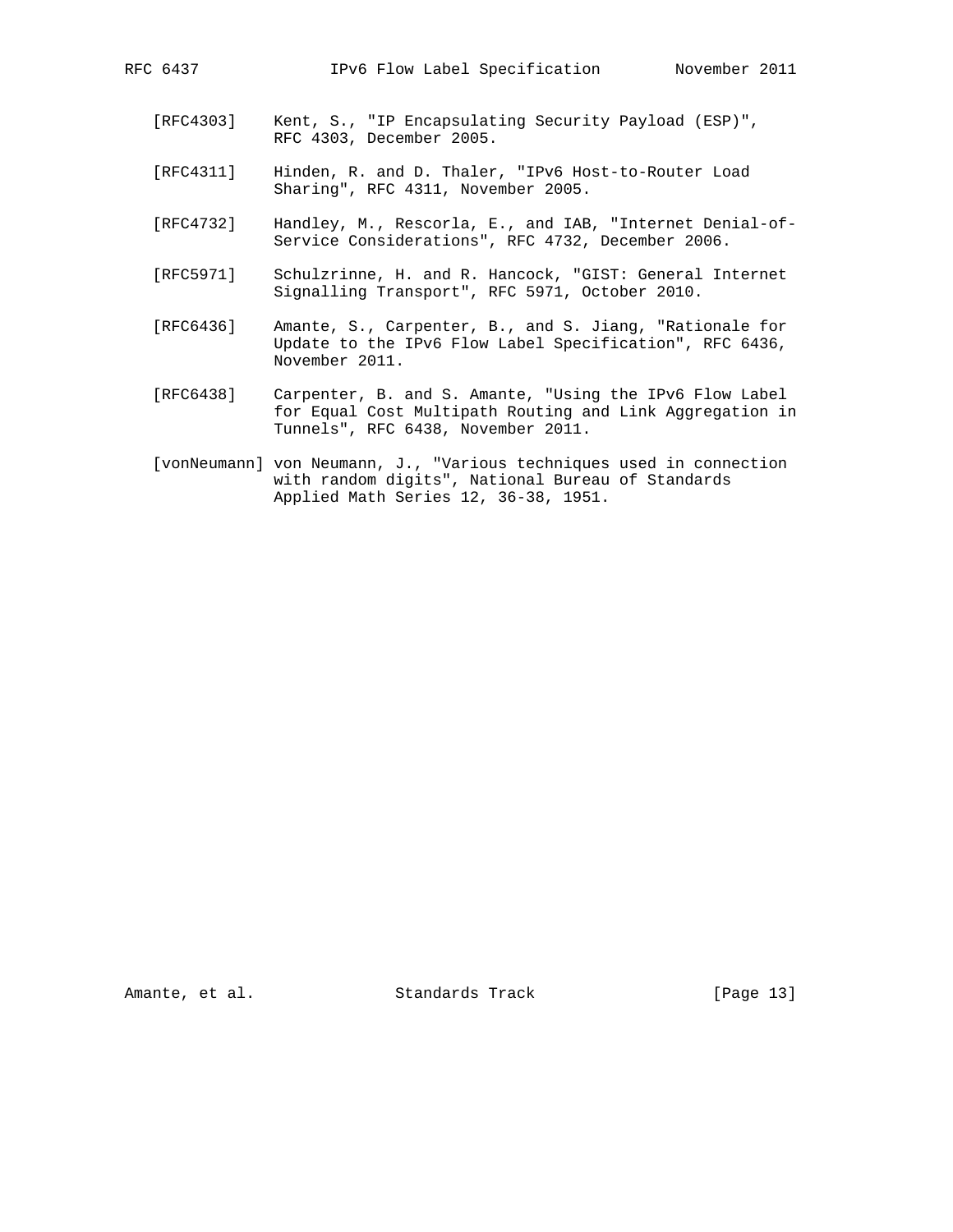Appendix A. Example 20-Bit Hash Function

 As mentioned in Section 3, a stateless hash function may be used to generate a flow label value from an IPv6 packet's 5-tuple. It is not trivial to choose a suitable hash function, and it is expected that extensive practical experience will be required to identify the best choices. An example function, based on an algorithm by von Neumann known to produce an approximately uniform distribution [vonNeumann], follows. For each packet for which a flow label must be generated, execute the following steps:

- 1. Split the destination and source addresses into two 64-bit values each, thus transforming the 5-tuple into a 7-tuple.
- 2. Add the following five components together using unsigned 64-bit arithmetic, discarding any carry bits: both parts of the source address, both parts of the destination address, and the protocol number.
- 3. Apply the von Neumann algorithm to the resulting string of 64 bits:
	- 1. Starting at the least significant end, select two bits.
	- 2. If the two bits are 00 or 11, discard them.
	- 3. If the two bits are 01, output a 0 bit.
	- 4. If the two bits are 10, output a 1 bit.
	- 5. Repeat with the next two bits in the input 64-bit string.
	- 6. Stop when 16 bits have been output (or when the 64-bit string is exhausted).
- 4. Add the two port numbers to the resulting 16-bit number.
- 5. Shift the resulting value 4 bits left, and mask with 0xfffff.
- 6. In the highly unlikely event that the result is exactly zero, set the flow label arbitrarily to the value 1.

 Note that this simple example does not include a step to prevent predictability, as recommended in Section 6.

Amante, et al. Standards Track [Page 14]